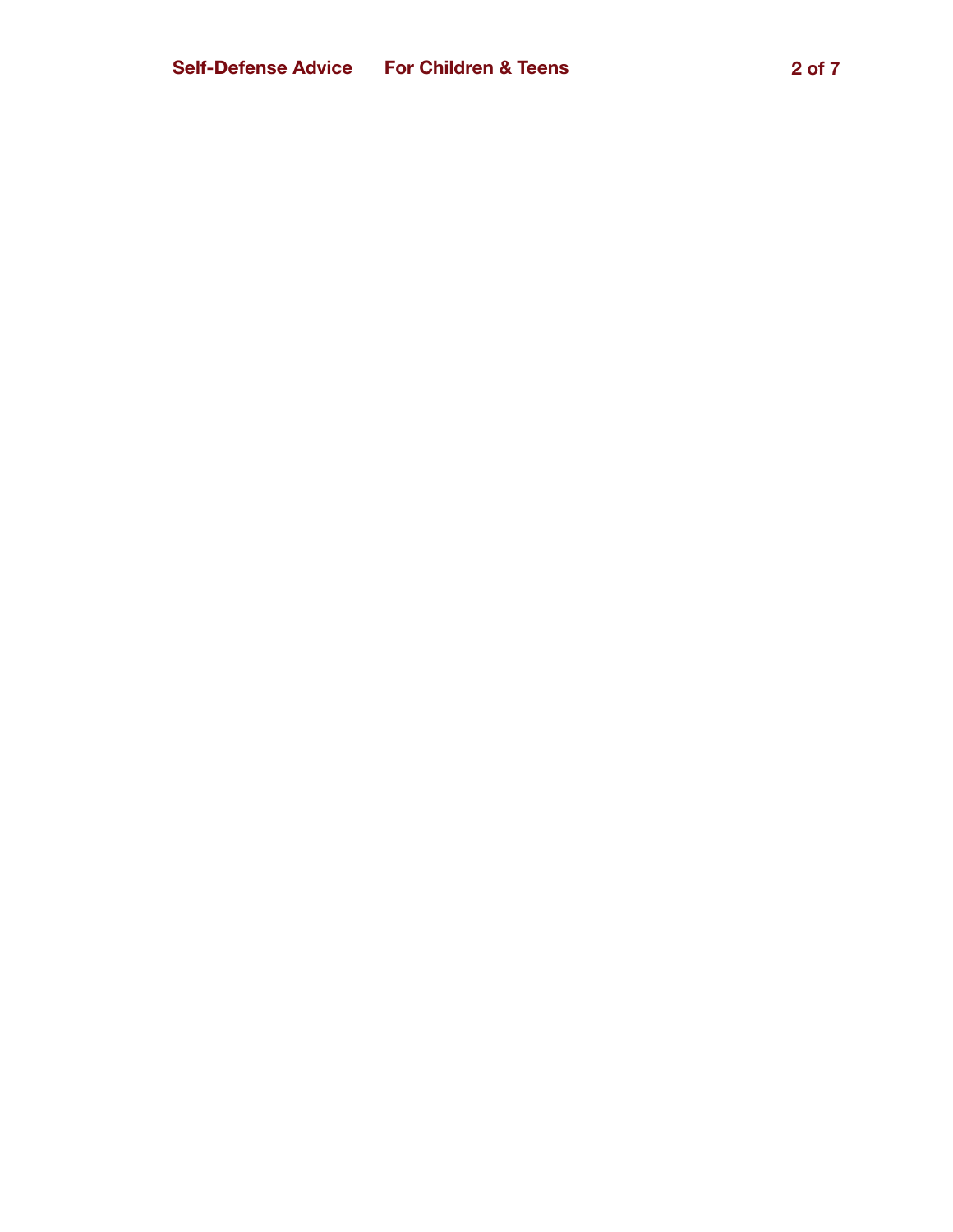We always appreciate receiving questions from parents. Here's one we've heard many times before.

*Question: What advice do you have for children and young teens about self-defense in public? or in dark parking lots?*

*Answer: Self defense for a child begins by understanding the reason for it (self defense).*

It's as basic as good and evil. Some people have good intentions toward children, some have bad (evil) intentions. Because of the real possibility of children and teens crossing paths with people with bad intentions, adults with good intentions need to teach children to prepare for that possibility.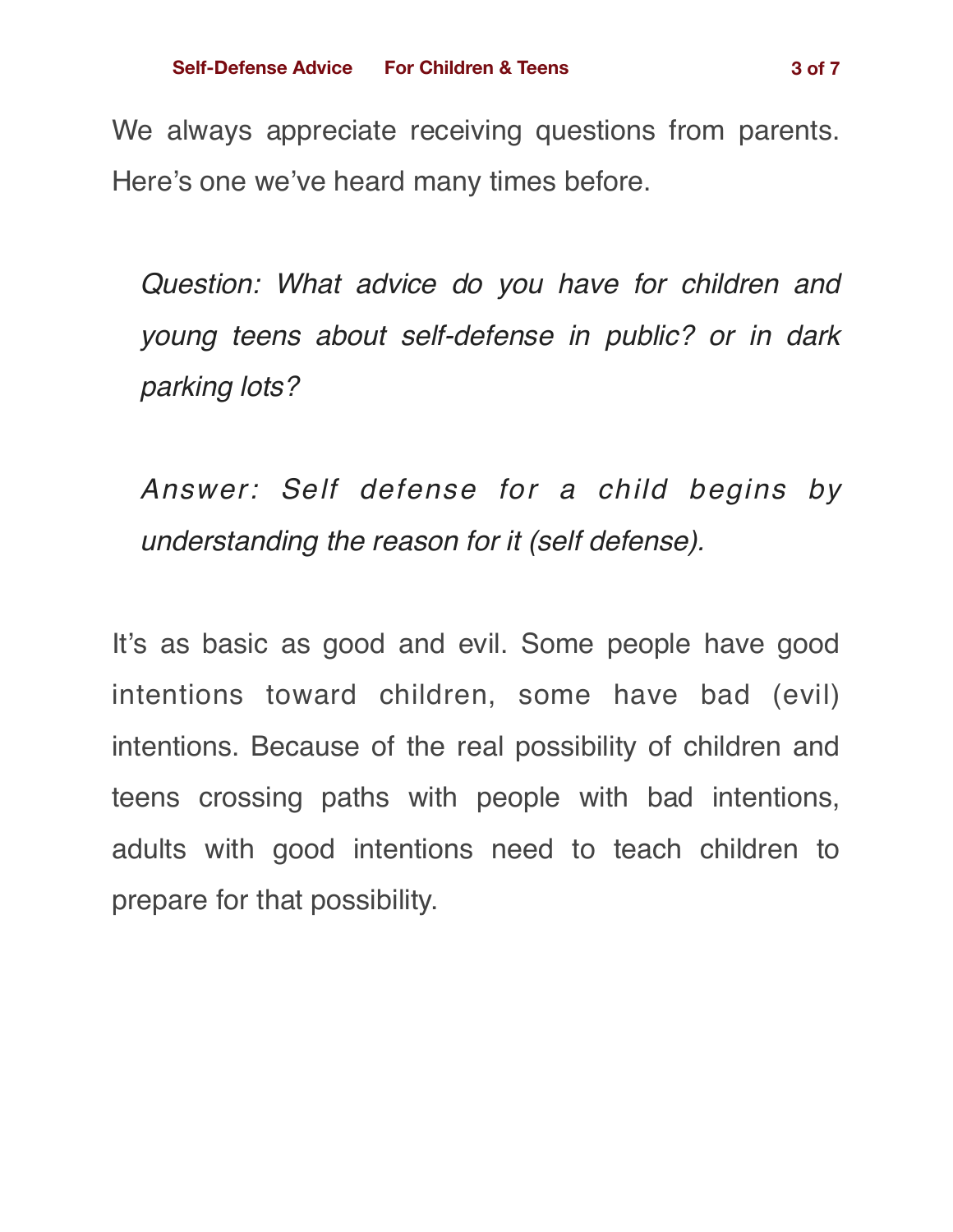Here are some basics we teach in Grace Martial Arts –

- Be aware
- Be careful
- Stay alert
- Keep your eyes out for potential problems
- Stay focused on what you're doing and what people near you are doing
- Keep a 'wide view' instead of a 'narrow view' of where you are and who is around you (talking or texting on a cell phone is a 'narrow' focus that can keep children and teens from sensing an approaching attacker)
- Don't be alone in public places (if possible)
- Buddy up with one or more friends (whenever possible)
- Have a plan in case a stranger approaches you or your group of friends
- Know where to run if approached (exit strategy)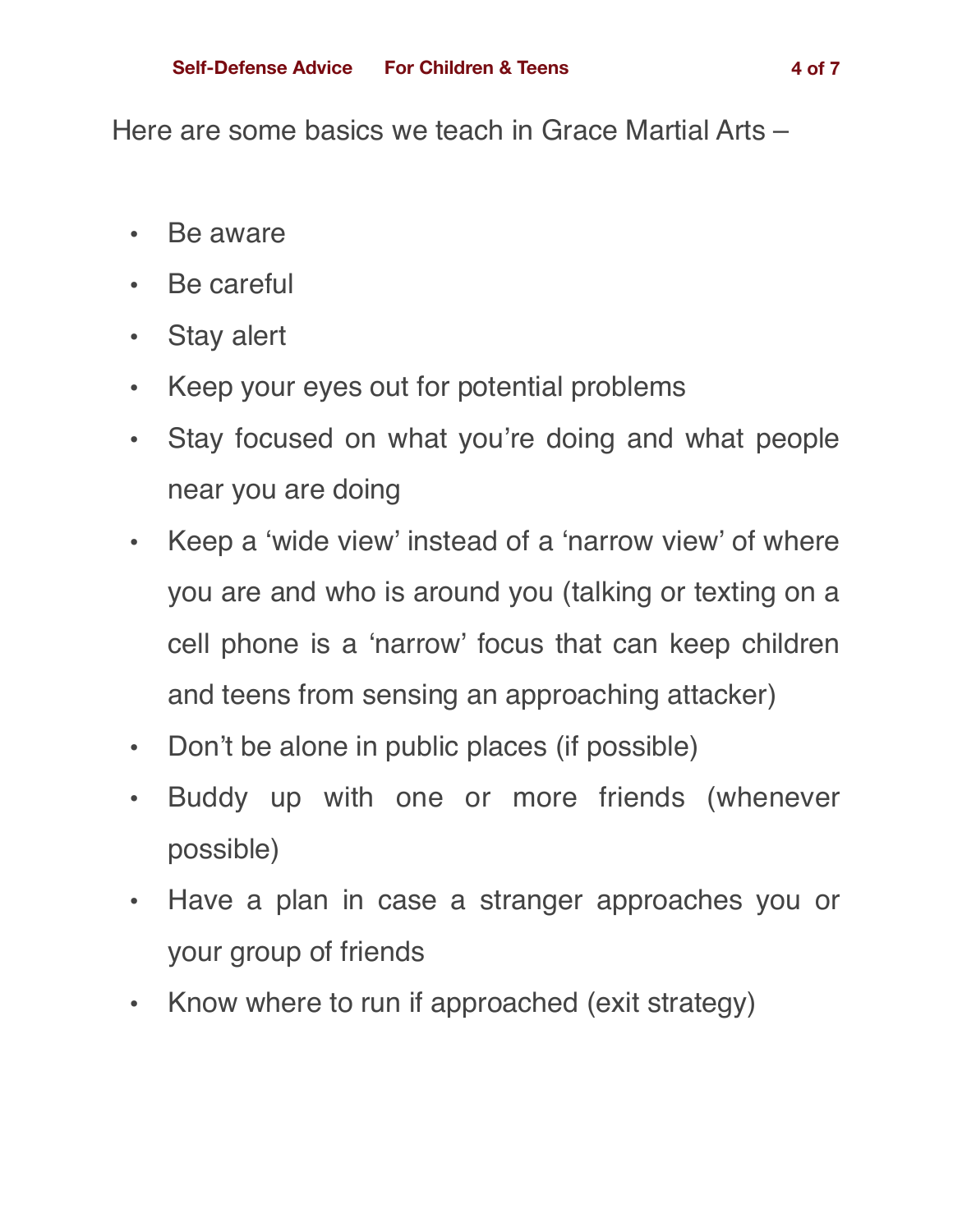- Be extra careful at night (harder to see how to escape)
- Stay away from public places at night (if possible) or buddy up with one or more friends in public places at night

*"Two are better than one, Because they have a good reward for their labor. For if they fall, one will lift up his companion. But woe to him who is alone when he falls, For he has no one to help him up … Though one may be overpowered by another, two can withstand him. And a threefold cord is not quickly broken." Ecclesiastes 4:9-10, 12*

If children and young teens stay aware, they will usually stay out of trouble. But even with the best preparation and awareness, people with bad intentions can approach children and teens and attempt to do bad things to them. That's why we teach kids and teens how to escape grabs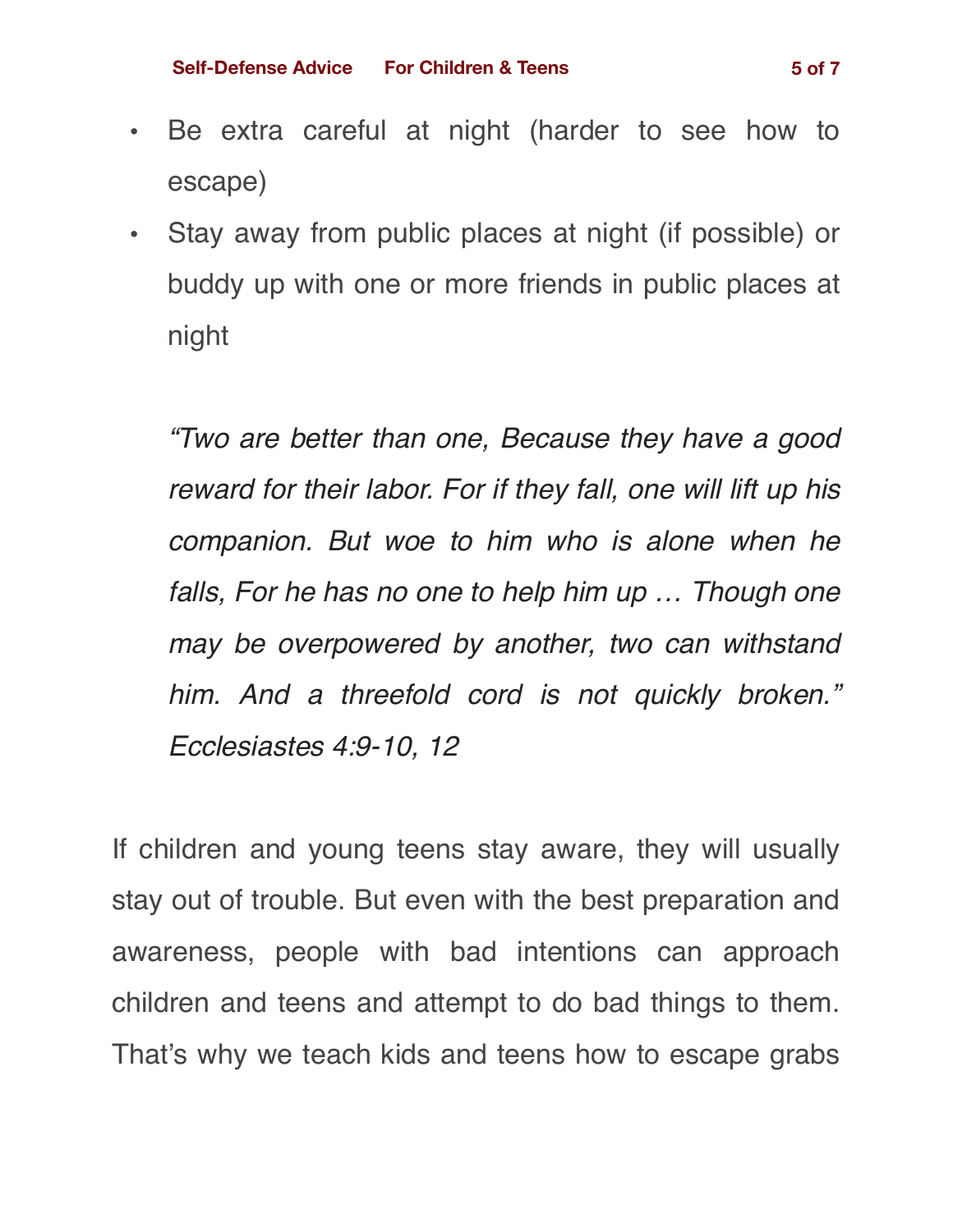and kick and strike when necessary. Both types of self defense (evasion and invasion) are skills that take time and effort to learn.

- 1. First teach awareness
- 2. Second- teach preparation
- 3. Third teach evasion (escape and run)
- 4. Fourth teach invasion only when it's necessary (stun and run)